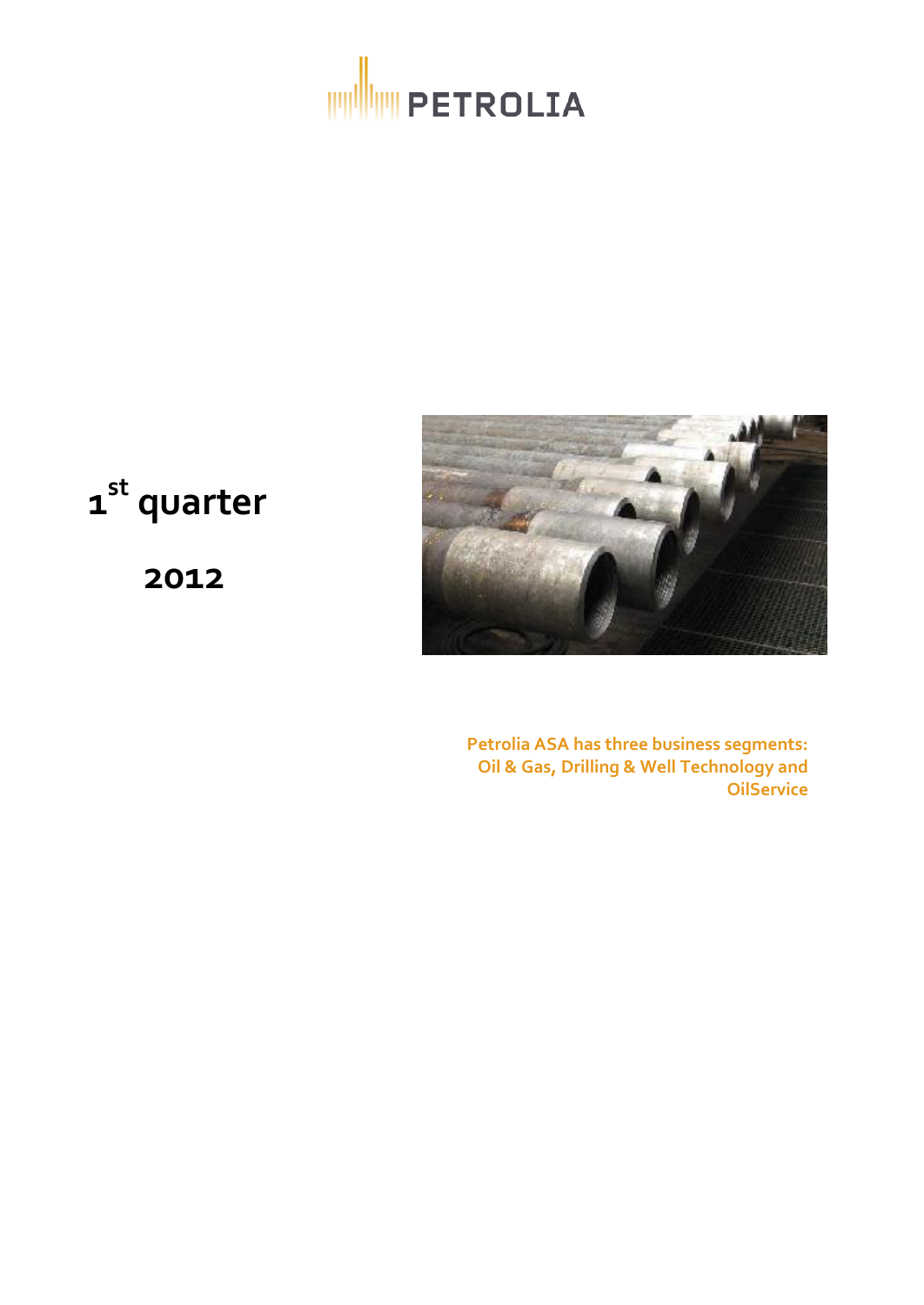# **PETROLIA ASA (PDR) first quarter 2012 preliminary result**

## **Summary of main events**

- EBITDA was USD 6.4 million in Q1 2012 and Total Comprehensive income was USD 0.2 million in Q1 2012.
- Revenue was USD 19.6 million in Q1 2012.
- Shareholder's Equity per 31.03.2011 was USD 0.32 per share.
- IOT Group had USD 18.5 million in revenues and EBITDA of USD 8.4 million. The OilService market is booming.
- Drilling & Well Technology acquired two land rigs for USD 11.0 mill paid for through an equity increase (the Rig merger). The drilling rig is operational and is expected to be on contract shortly. The work-over rig is being marketed and will not be made operational before a letter of intent is signed. Both rigs are managed by TM Drill, a Romanian Drilling contractor, 19.66% owned by Petrolia. TM Drill is expanding their activities in Europe and Asia.
- 6 February the Ministry of Petroleum and Energy approved Petrolia Norway AS, a subsidiary of Petrolia ASA, as a licensee on the Norwegian Continental Shelf.
- 8 February Petrolia Tool Pool AS, part of Petrolia's OilService entered into an agreement of acquiring 85% of Catch Fishing Services, a leading provider of well fishing, remedial and whipstock services for the oil and gas industry.
- 23 March the Ministry of Petroleum and Energy has approved the transfer of 10% of PL 356 from Det norske oljeselskap ASA to Petrolia Norway AS, a subsidiary of Petrolia ASA.
- 30 March the new share capital of NOK 12 083 138.52 (302 078 463 shares at NOK 0.04 each) was registered at the Norwegian Register of Business Enterprises thereby completing the Rig merger.

# **Financial information**

## Profit and loss for 2012 compared to 2011

Activity has primarily been in the OilService division. In the Oil & Gas division, the acquisition of the first licence has been approved by the authorities. In the Drilling & Well Technology division the Rig merger has been completed. The drilling rig is operational and is expected to go on contract in Q2. The work-over rig is being marketed and will be completed once a job is secured.

Book value of the rental drilling equipment as of 31 March 2012 was USD 78.0 million.

Total revenue was USD 19.6 million compared to USD 20.7 million in 2011.

EBITDA was USD 6.4 million compared to USD 8.2 million in 2011.

Operating expenses was USD 13.2 million compared to USD 12.5 in 2011.

Operating loss was USD 2.1 million including USD 8.5 million in depreciation. Operating loss in 2011 was USD 5.7 million including USD 9.7 million in depreciation and USD 4.1 million in impairment.

Result from Joint Venture was USD 0.0 million compared to USD 10.1 million in 2011. Result from associated company was USD -0.6 million compared to USD -0.0 million in 2011.

Net financial result was USD 7.2 million compared to USD -8.0 million in 2011. The net result after-tax was USD 3.0 million compared to USD 17.9 in 2011.

The USD/NOK exchange rate has changed from 5.51 as of 31 March 2011 to 5.69 as of 31 March 2012.

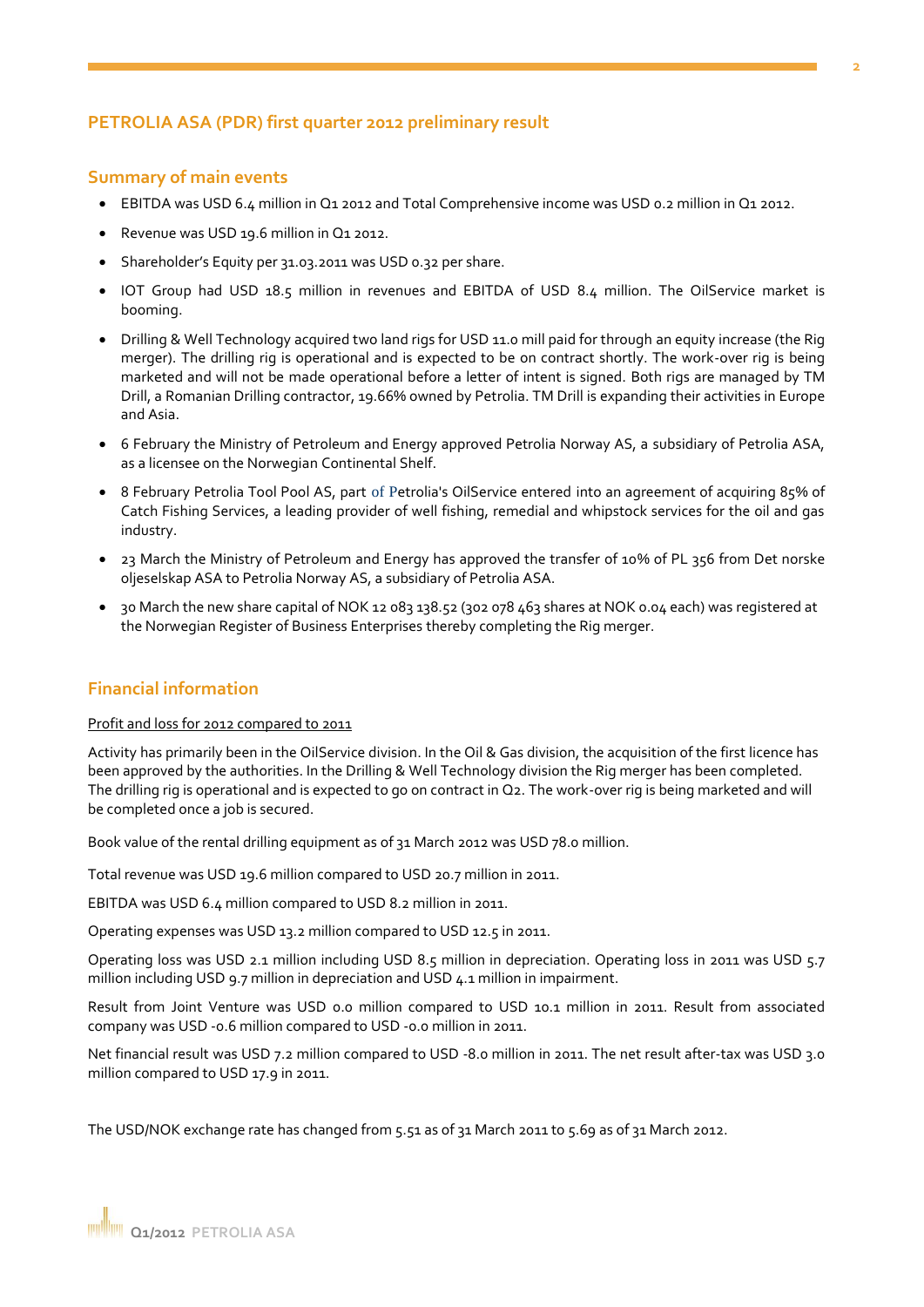## Cash flow

Cash flow from operations was USD 1.7 million in 2012 compared to USD -3.0 million in 2011. Cash flow from investments in 2012 was USD -6.5 million compared to USD 116.2 million in 2011. Cash flow from financing activities in 2012 was USD -2.4 million compared to USD -5.0 million in 2011.

Free cash as of 31 March 2012 was USD 11.2 million compared to USD 118.3 million as of 31 March 2011.

### Statement of financial position

As of 31 March 2011, total assets amounted to USD 223.3 million. Investment in drilling equipment had a book value of USD 78.0 million, investment in land rigs had a book value of USD 11.0 million, investment in listed shares had a book value of USD 20.1 million and total cash was USD 25.6 million.

As per 31 March 2012, net interest bearing bond loans amounted to USD 36.0 million and is recognised as a short term liability as it is due for payment in June 2012. In addition there is a financial leasing facility for rental equipment in the amount of USD 14.2 million.

Total equity was USD 97.3 million as per 31 March 2012, including a minority interest of USD 2.7 million. Book value of equity per share was USD 0.32 as per 31 March 2012, including minority interest of USD 0.01 per share**.** 

### Share information

As of 31 March 2012, the total number of shares outstanding in Petrolia ASA equalled 302 078 463, each with a par value of NOK 0.04. The company has no outstanding or authorized stock options, warrants or convertible debt. As of 31 March 2012, the company held 525 003 (0.17 per cent) treasury shares.

An Extraordinary General Meeting 30 December 2011 resolved a Rig Merger whereby 135 000 000 new shares would be issued. The transaction was completed 30 March 2012 when the new share capital was recorded at www.brreg.no.

The same Extraordinary General Meeting also resolved a Cyprus Merger whereby the company becomes a Cypriot company. This transaction is expected to be completed in the summer of 2012.

## **The market and outlook**

Supported by the current high oil price level, the oil companies are increasing their E&P investments, with a record number of rigs coming into the market in 2012 and beyond. Consequently, the Board of Directors of Petrolia ASA expects an increased activity level for the OilService division going forward.

At the same time, the company has implemented several measures for improving the operations in the OilService division and expects to see results from the on-going restructuring in the coming quarters.

## **Related party transactions**

Petrolia ASA entered on 22 September 2011 into a letter of intent to acquire (i) two land rigs with associated equipment and (ii) an equipment package from Independent Oil & Resources ASA, the main shareholder in Petrolia ASA, for NOK 74 million. The transaction was completed on 30 March 2012 by issuing 135 million new shares in Petrolia ASA to Independent Oil & Resources ASA at NOK 0.55 per share.

## **About the company**

### Oil & Gas division:

**Petrolia Norway AS** has been incorporated as an oil company focusing on the Norwegian Continental Shelf (NCS). The company became prequalified as licence owner in the NCS on 6 February 2012. The transaction for 10% of licence PL 356 Ulvetanna, purchased from Det norske oljeselskap was approved by the authorities 24 March 2012.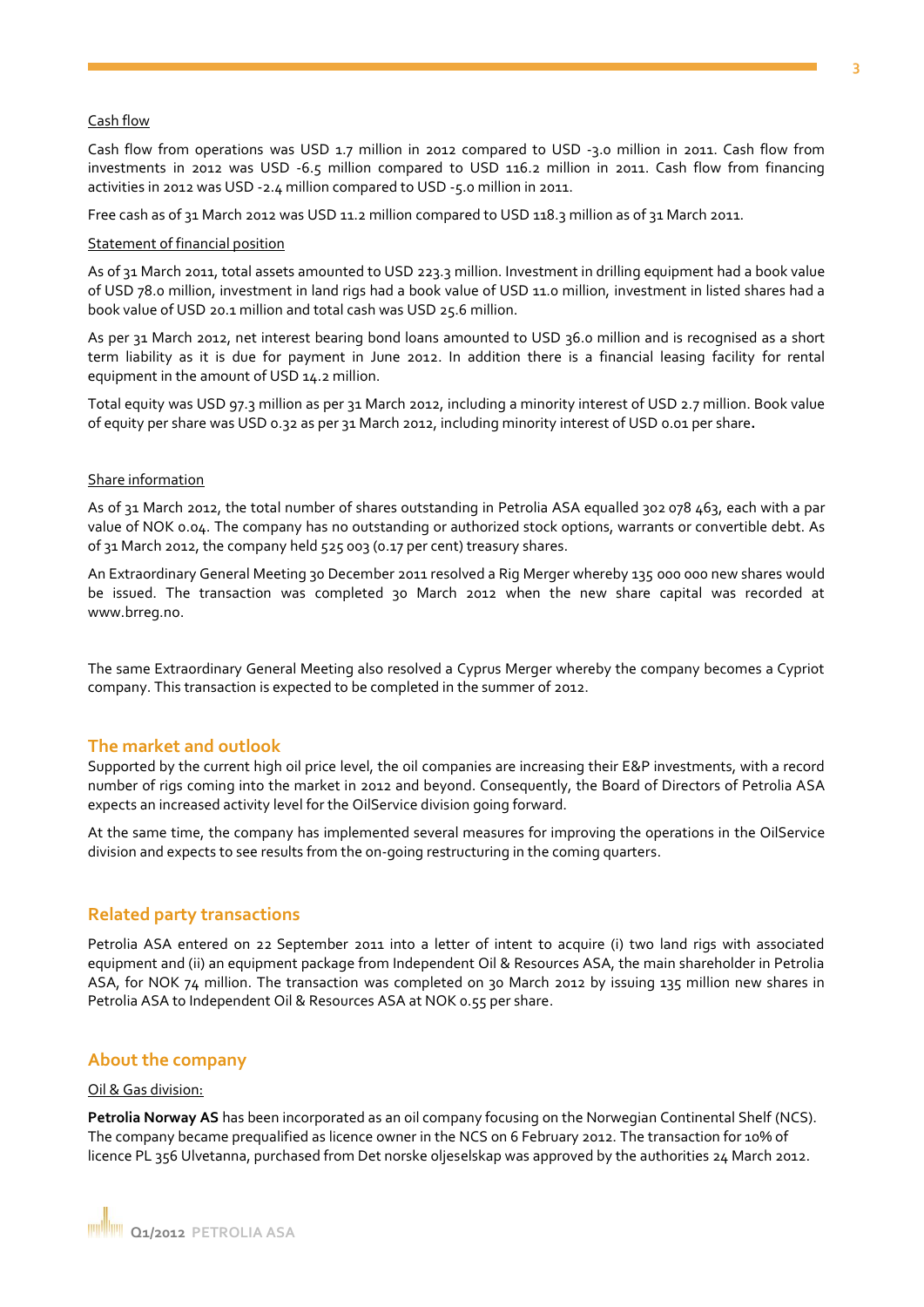#### OilService division:

**Independent Oil Tools AS (IOT)**, a 100% owned subsidiary of Petrolia ASA provides oil services worldwide. Rental of test tubing, drill pipe and associated handling and auxiliary equipment and casing/tubular running services are the main services provided.

#### Drilling and Well Technology division:

**Venture Drilling AS** is now a 100% subsidiary and is now working on renting out or selling off remaining equipment in addition to financial investments activities within the company.

## **Key risks and uncertainty**

Petrolia ASA has a bond loan with a remaining balance of NOK 344.5 million which is due on 20 June 2012. New long term financing has not been obtained yet.

The activities and assets of the group are primarily in USD. There is thus a currency risk regarding the USD/NOK exchange rate.

The Estate of PetroMENA ASA (51 % owned by Petrolia) is, through a writ of summons ("stevning"), seeking to invalidate an equipment purchase on 13 November 2008 whereby Petrolia Services AS purchased drilling equipment for USD 34.7 million from PetroMENA ASA. Petrolia dismisses the claim.

The court case is postponed until end 2012.

Petrolia ASA received on 2 November 2011, the decision from the Office of the City Recorder in Oslo (Oslo Byfogdembete) in the case where Petrojack ASA, its bankruptcy estate claimed up to NOK 32.9 million related to Petrolia Services AS' (Petrolia ASA's 100% owned subsidiary) purchase of certain drilling equipment from Petrojack ASA in 2009. The bankruptcy estate asserted to have a claw back claim related to the transferred equipment. Petrolia ASA dismissed the reasons for the claim, ref Stock Exchange notice dated 10 March 2011. The Office of the City Recorder in Oslo has ruled in favour of Petrojack ASA, its bankruptcy estate for NOK 18 million, approximately half of their claim. Petrolia has appealed and the case is expected to continue in Q4 2013.

Petrolia Services AS has filed a claim of USD 8.5 million against the Estate of PetroMENA ASA. There is an uncertainty regarding any dividends so no dividend is included in the accounts.

**Board of Directors, Petrolia ASA, 23 May 2012**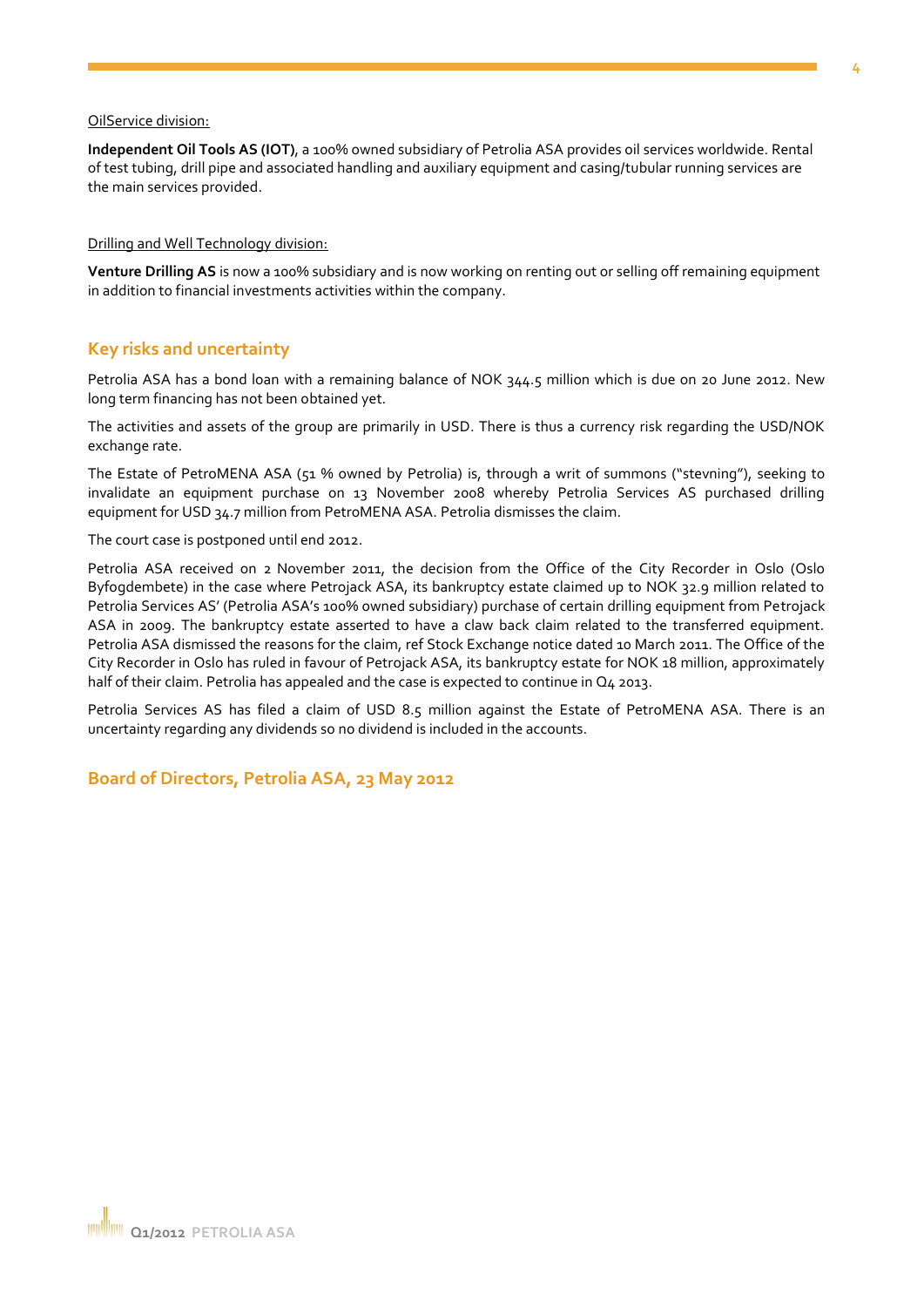# **Financial report first quarter 2012 – preliminary**

#### **Consolidated Statement of Comprehensive Income**

| All figures in USD (1000)                            |             |                 |                     |                 |
|------------------------------------------------------|-------------|-----------------|---------------------|-----------------|
|                                                      | Q1 2012     | <b>YTD 2012</b> | Q <sub>1</sub> 2011 | <b>YTD 2011</b> |
| Operating revenues                                   | 19 571      | 19 571          | 20668               | 20 6 68         |
| Operating expenses                                   | 13 208      | 13 208          | 12460               | 12 460          |
| <b>Operating profit before depreciation (EBITDA)</b> | 6363        | 6363            | 8 2 0 8             | 8 2 0 8         |
| Depreciation                                         | 8508        | 8508            | 9749                | 9749            |
| Impairment                                           | $\circ$     | o               | 4 1 1 5             | 4 1 1 5         |
| <b>Operating profit (loss-)</b>                      | $-2145$     | $-2145$         | $-5656$             | $-5656$         |
| Result from joint venture                            | $\Omega$    | o               | 10 106              | 10 106          |
| Result from associated companies                     | $-584$      | $-584$          | $-1$                | $-1$            |
| Net financial income/expenses(-)                     | 7 1 7 3     | 7 1 7 3         | -7 967              | -7 967          |
| Profit before income tax                             | 4444        | 4444            | $-3518$             | $-3518$         |
| Tax                                                  | 1467        | 1467            | $-21379$            | $-21379$        |
| Profit for the year                                  | 2977        | 2977            | 17861               | 17861           |
|                                                      |             |                 |                     |                 |
| Other comprehensive income                           |             |                 |                     |                 |
| Currency translation differences                     | $-2794$     | $-2794$         | -798                | -798            |
| Total other comprehensive income                     | $-2794$     | $-2794$         | -798                | -798            |
| Total comprehensive income for the year              | 183         | 183             | 17 063              | 17063           |
|                                                      |             |                 |                     |                 |
| Number of shares                                     | 302 078 463 | 302 078 463     | 101 259 675         | 101 259 265     |
| Earnings per share, basic                            | 0.01        | 0.01            | 0.18                | 0.18            |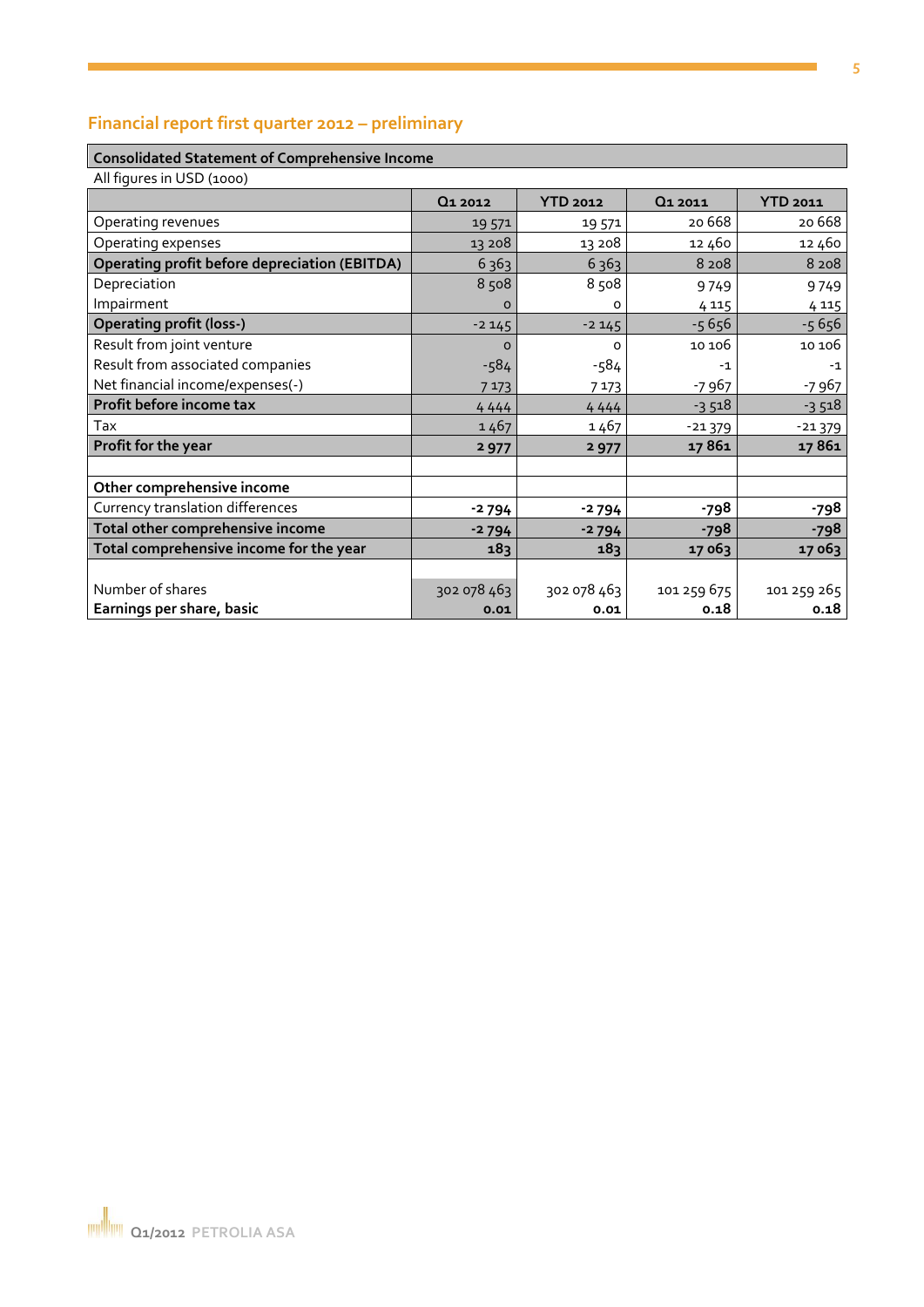## **Condensed Consolidated Statement of Financial Position**

All figures in USD (1000)

|                                               |            | Audited    |
|-----------------------------------------------|------------|------------|
| <b>Assets</b>                                 | 31.03.2012 | 31.12.2011 |
| Deferred tax assets                           | 20 297     | 20 297     |
| Land rigs                                     | 11024      | O          |
| Drilling equipment and other equipment        | 77 990     | 79 388     |
| Land and buildings                            | 2 2 1 0    | 2 2 8 1    |
| Investments in associates                     | 5142       | 5727       |
| Other financial fixed assets                  | 1 2 1 2    | 1 2 0 2    |
| Restricted cash                               | 8677       | 8 5 17     |
| <b>Total non-current assets</b>               | 126 552    | 117 412    |
| Inventory                                     | 1290       | 987        |
| Tax receivables                               | 2940       | 1830       |
| Accounts receivable                           | 40 239     | 27 2 51    |
| Other current assets                          | 15 17 1    | 11619      |
| Financial asset at fair value through P&L     | 20 1 26    | 15779      |
| Other liquid assets                           | 15         | 15         |
| Free cash                                     | 11 203     | 18 920     |
| Restricted cash                               | 5757       | 5397       |
| <b>Total current assets</b>                   | 96 741     | 81797      |
| <b>Total assets</b>                           | 223 293    | 199 209    |
|                                               |            |            |
| <b>Equity and liabilities</b>                 | 31.03.2012 | 31.12.2011 |
| Share capital                                 | 2 1 7 5    | 1 2 2 6    |
| Treasury shares                               | $-2153$    | $-2153$    |
| Share premium fund                            | 12 093     | O          |
| Other equity                                  | 82 518     | 82 410     |
| Majority interest                             | 94 633     | 81483      |
| Minority interest                             | 2689       | 2615       |
| <b>Total equity</b>                           | 97322      | 84 098     |
| Bond loan                                     | o          | 0          |
| Retirement benefit obligations                | 262        | 267        |
| Deferred tax liability                        | 20 297     | 20 297     |
| Other long-term liabilities                   | 4 2 4 7    | 7485       |
| <b>Total non-current liabilities</b>          | 24806      | 28 049     |
| Short-term portion of non-current liabilities | 46 114     | 43 208     |
| Accounts payable                              | 31485      | 24 099     |
| Provisions                                    | 3948       | 3948       |
| Other current liabilities                     | 19618      | 15807      |
| <b>Total current liabilities</b>              | 101 165    | 87 062     |
| <b>Total liabilities</b>                      | 125 971    | 115 111    |
| <b>Total equity and liabilities</b>           | 223 293    | 199 209    |
| Book equity per share (end of period shares)  | 0.32       | 0.83       |
| Equity ratio                                  | 42 %       | 41%        |

The Rig Merger was completed effective from 30 March 2012 when the change was recorded a[t www.brreg.no.](http://www.brreg.no/) A total of 135 million shares were issued at a price of NOK 0.55 pr share (0.04 in capital and 0.51 in premium). The total of NOK 74.25 million was consideration for two land rigs and some drilling equipment. Details are available from the documentation issued for the EGM 30 December 2012, <http://petrolia.no/?page=4&show=85>

Total cash is USD 25.6 million. Restricted cash includes USD 5.6 million on a Bond Loan interest security account, USD 3.0 million in escrow connected to the sale of the shares of Deepwater Driller Ltd, USD 2.2 million in escrow connected to sale of disputed equipment and USD 3.5 million as security for the Petrojack claw-back case.

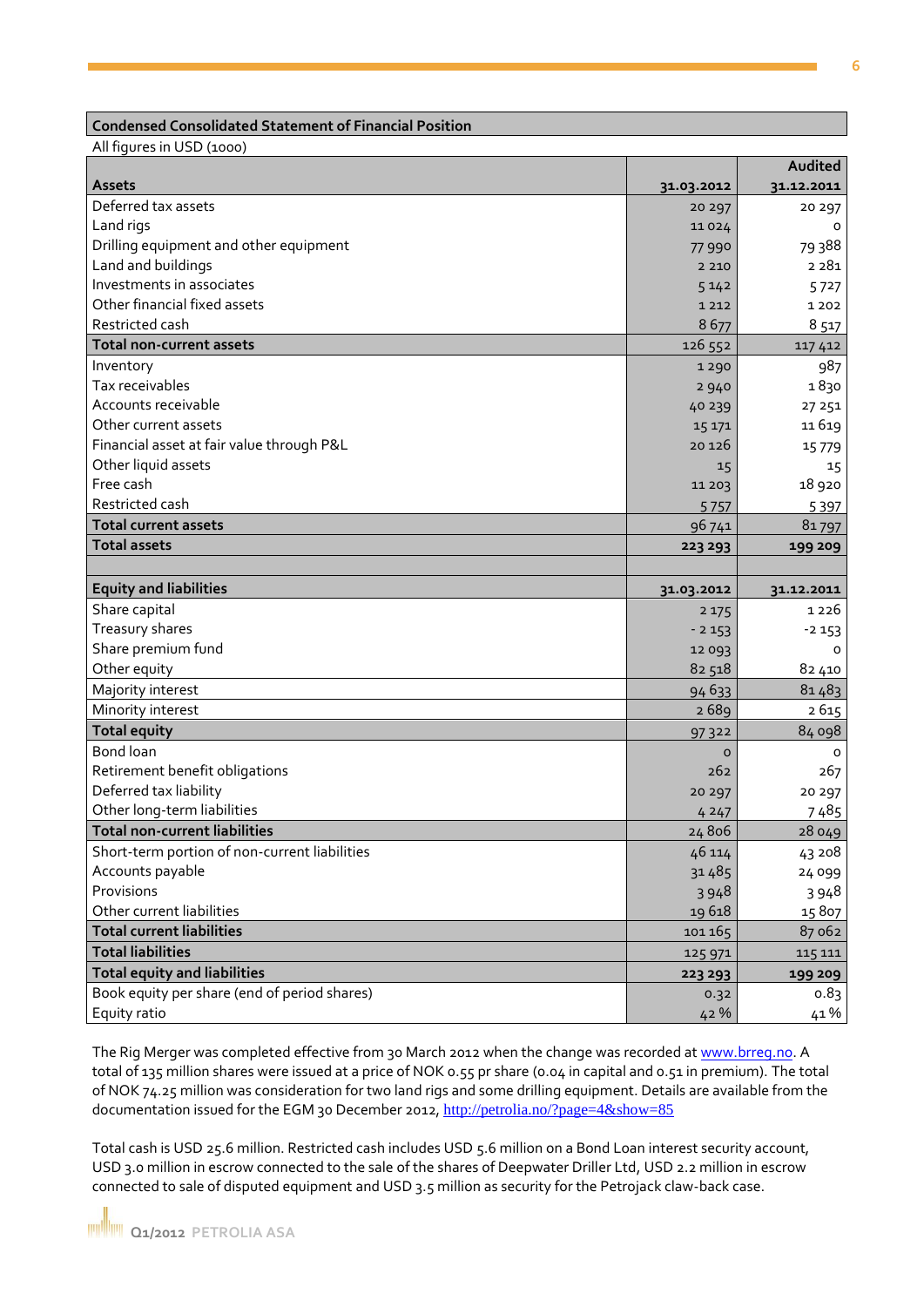# **Condensed Consolidated Statement of changes in Equity**

| All figures in USD (1000)                          |                 |          |
|----------------------------------------------------|-----------------|----------|
|                                                    | <b>YTD 2012</b> | YTD 2011 |
|                                                    |                 |          |
| Equity period start 01.01                          | 84 098          | 95 248   |
| Total equity from shareholders in the period       | 13041           | $\circ$  |
| Total comprehensive income/loss (-) for the period | 183             | 17 06 3  |
| Total change of equity in the period               | 13224           | 17 063   |
|                                                    |                 |          |
| Equity at period end 31.03                         | 97 322          | 112 311  |

| <b>Condensed Consolidated Cash Flow Statement</b>                                                                             |                            |                            |                               |                               |
|-------------------------------------------------------------------------------------------------------------------------------|----------------------------|----------------------------|-------------------------------|-------------------------------|
| All figures in USD (1000)                                                                                                     |                            |                            |                               |                               |
|                                                                                                                               | Q <sub>1</sub> 2012        | <b>YTD 2012</b>            | Q <sub>1</sub> 2011           | <b>YTD 2011</b>               |
| Net cash flow from operating activities<br>Net cash flow from investing activities<br>Net cash flow from financing activities | 1740<br>$-6525$<br>$-2412$ | 1740<br>$-6525$<br>$-2412$ | $-3024$<br>116 151<br>$-5038$ | $-3024$<br>116 151<br>$-5038$ |
| Net change in cash and cash equivalents                                                                                       | $-7197$                    | $-7197$                    | 108 089                       | 108 089                       |
| Cash and cash equivalents at beginning of period                                                                              | 32834                      | 32834                      | 45749                         | 45749                         |
| Exchange gain/loss (-)on cash and cash equivalents                                                                            |                            |                            |                               |                               |
| Cash and cash equivalents at period end                                                                                       | 25 6 37                    | 25 6 37                    | 153838                        | 153838                        |

Investment activities in Q1 2012 are: equipment investments of USD 5.1 million, investment in Catch Fishing Services BV of USD 3.1 million and divestment in other shares of USD 1.7 million.

**7**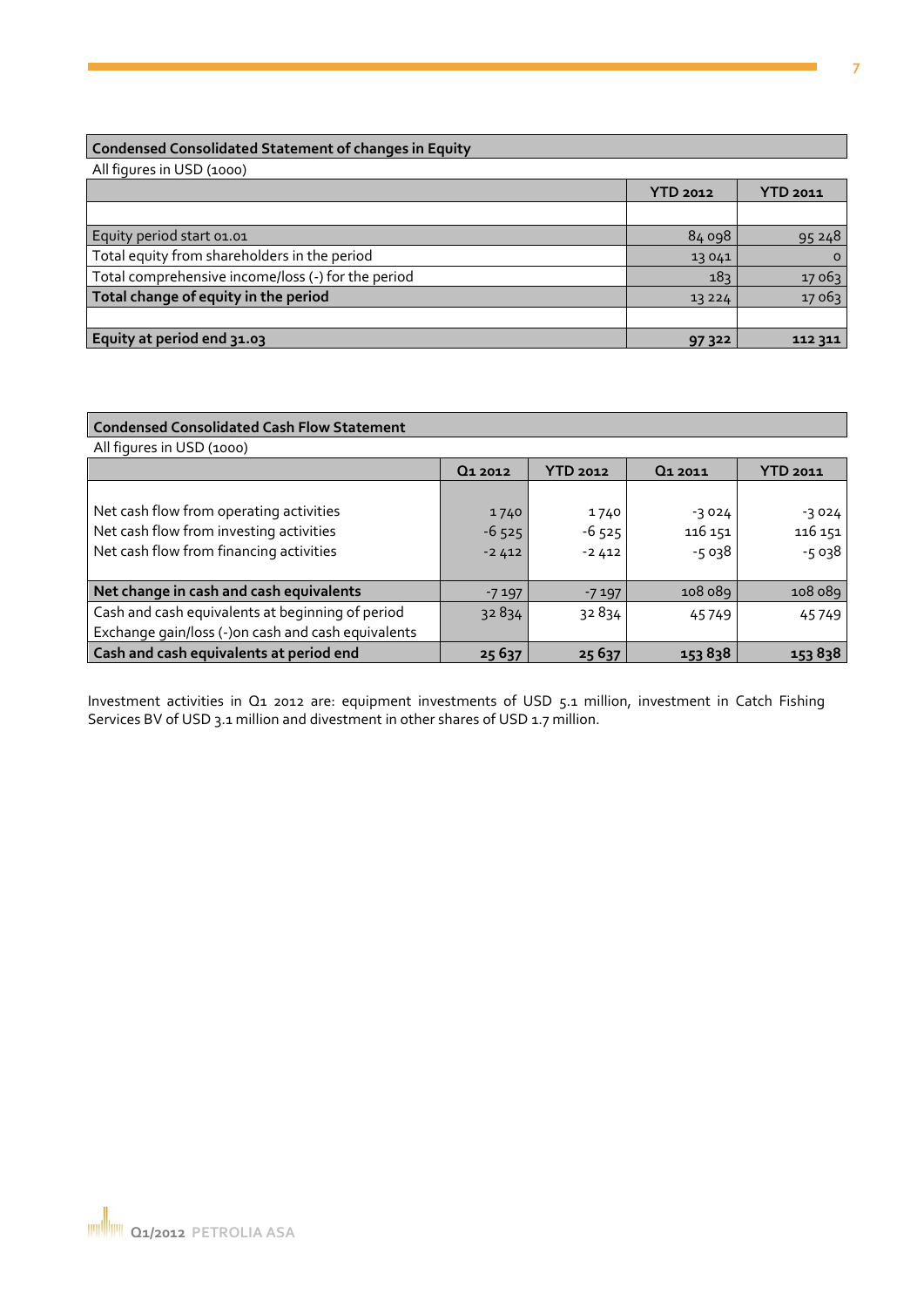# **Notes to the unaudited condensed consolidated figures:**

# Note 1 Applied accounting principles

This first quarter report is prepared according to the International Financial Reporting Standards (IFRS as adopted by the EU) and the appurtenant standard for quarterly reporting (IAS 34). The quarterly accounts are based on the current IFRS standards and interpretations and were approved by the Board 23 May 2012 at 13:00 hours.

This first quarter report is prepared according to the same principles as the most recent annual financial statements, but does not include all the information and disclosures required in the annual financial statements. Consequently, this report should be read in conjunction with the latest annual report for the Company (2011). Changes in standards and interpretations may result in other figures.

The same accounting principles and methods for calculation which were applied in the latest annual report (2011) have been applied in the preparation of this interim report. The Company's accounting principles are described in detail in its annual report for 2011 available at the Company's homepage [www.petrolia.no.](http://www.petrolia.no/)

The consolidated accounts are based on historical cost, with the exception of items required to be reported at fair value.

# Note 2 Tangible fixed assets

The table below outlines the development of tangible fixed assets as of 31 March 2012:

|                                        | <b>Drilling- and</b> | <b>Land rigs</b> | <b>Land and</b> | <b>Total</b> |
|----------------------------------------|----------------------|------------------|-----------------|--------------|
|                                        | other                |                  | buildings       |              |
| All figures in USD (1000)              | equipment            |                  |                 |              |
| Balance at 1 Jan 2012                  | 79 388               | o                | 2 2 8 1         | 81669        |
| Acquisition cost:                      |                      |                  |                 |              |
| Acquisition cost at 1 Jan 201          | 262 356              | 0                | 2 9 7 9         | 265335       |
| Purchased tangibles in 2012            | 5304                 | O                | 0               | 5304         |
| Rigs merger                            | 1993                 | 11024            | 0               | 13 017       |
| Disposal in 2012                       | $-217$               | $\Omega$         | O               | $-217$       |
| Acquisition cost at 31 March 2012      | 269 436              | 11024            | 2979            | 283 439      |
| Depreciation/impairment:               |                      |                  |                 |              |
| Balance depreciation at 1 January 2012 | 170 692              | $\circ$          | 697             | 171 389      |
| Balance impairment at 1 January 2012   | 12 276               | 0                | $\Omega$        | 12 276       |
| Depreciation in 2012                   | 8457                 | 0                | 16              | 8 4 7 3      |
| Impairment in 2012                     | $\Omega$             | $\circ$          | O               | $\Omega$     |
| Disposal of depreciation in 2012       | 217                  | O                | 0               | 217          |
| Disposal of impairment in 2012         | O                    | o                | 0               | 0            |
| Balance at 31 March 2012               | 191642               | o                | 713             | 192 355      |
| <b>Translation differences</b>         | 196                  | o                | -55             | 141          |
| <b>Carrying amount:</b>                |                      |                  |                 |              |
| Balance at 31 March 2012               | 77990                | 11024            | 2 2 1 0         | 91 2 2 4     |
| <b>Residual value</b>                  |                      |                  |                 |              |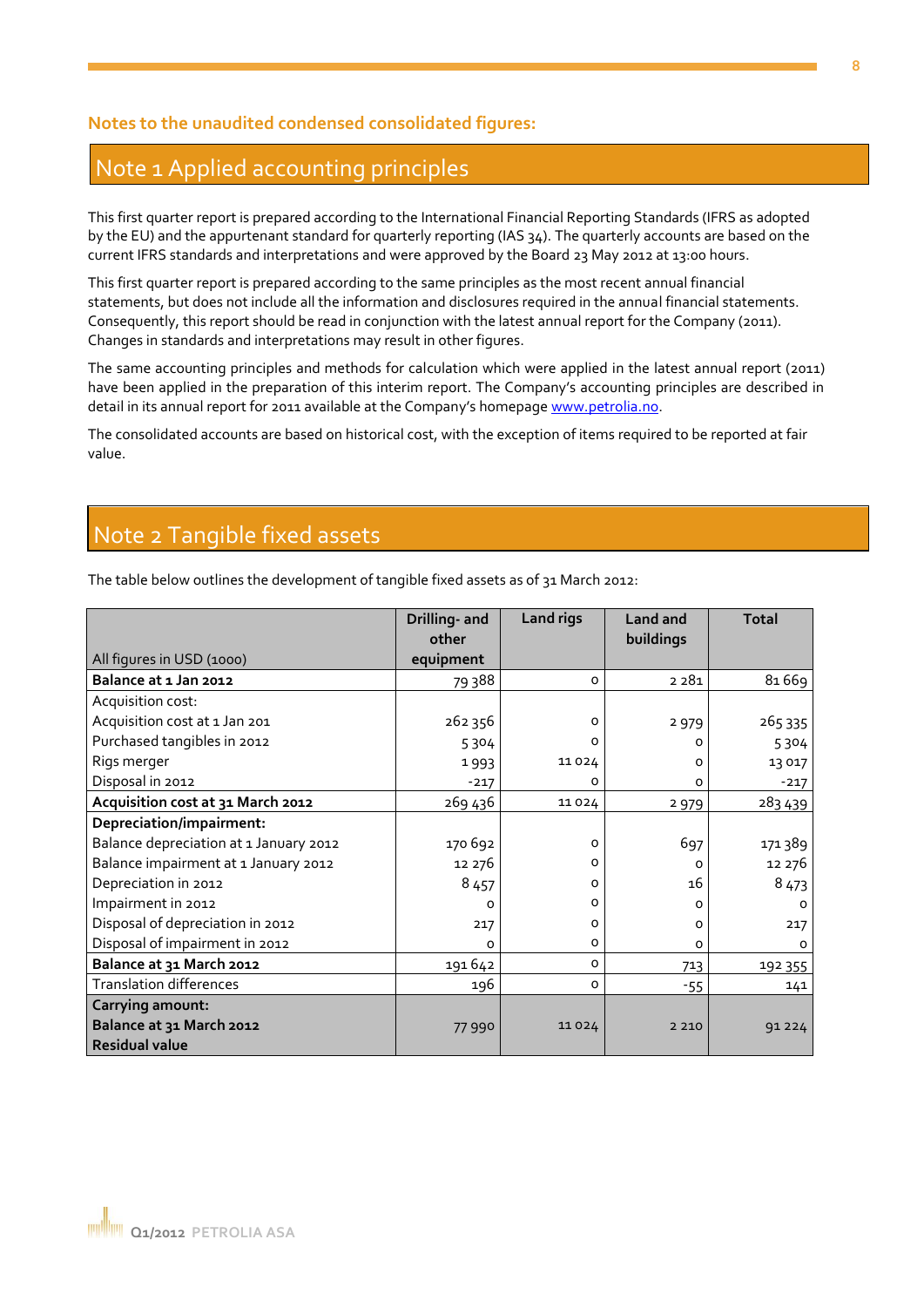# Note 3 Investments in associates

| All figures in USD (1000) | <b>Petroresources</b>             | <b>TM Drill</b> | Sum     |
|---------------------------|-----------------------------------|-----------------|---------|
| Investments in associates | <b>Ltd</b>                        |                 |         |
| Shareholding              | 46.43%                            | 19.66%          |         |
| <b>Business address</b>   | Limassol, Cyprus   Ernei, Romania |                 |         |
|                           |                                   |                 |         |
| Balance 1 January 2011    | 1785                              | 3941            | 5727    |
| Investments               | 0                                 | O               | $\circ$ |
| Share of result           | -3                                | $-582$          | $-585$  |
| Balance at 31 March 2012  | 1783                              | 3359            | 5142    |

# Note 4 Segment Information

Petrolia Norway AS became prequalified for the Norwegian Continental Shelf on 6 February 2012. On 16 August 10% of the license PL 356 Ulvetanna was purchased from Det norske oljeselskap ASA (Detnor). This transaction was approved by the authorities 24 March 2012.

Petrolia ASA announced on 3 October a possible merger of the oil department of Independent Oilfield Rentals Ltd (IOR). IOR has production and exploration license interests both in the Middle East and in North Africa (MENA). The estimated merger value is between USD 10 -50 million, depending on the future political and operational situation in the MENA area. It is expected that the agreement will be completed in second half of 2012 after the Registered Head Office of Petrolia is moved to Cyprus.

Rig merger has been completed. The drilling rig is operational and is expected to go on contract in Q2. The workover rig is being marketed and will be completed once a job is secured.

# Note 5 Legal disputes

The claw-back claims from the estates of PetroMENA ASA remain open and the court case is postponed to the end  $of 2012$ 

Petrolia ASA received on 2 November 2011, the decision from the Office of the City Recorder in Oslo (Oslo Byfogdembete) in the case where Petrojack ASA, its bankruptcy estate claimed up to NOK 32.9 million related to Petrolia Services AS' purchase of certain drilling equipment from Petrojack ASA in 2009. Petrolia ASA dismissed the reasons for the claim, ref Stock Exchange notice dated 10 March 2011. The Office of the City Recorder in Oslo has ruled in favour of Petrojack ASA, its bankruptcy estate for NOK 18 million, approximately half of their claim. Petrolia has appealed and the case is expected to continue in Q4 2013.

Total contingent liability is NOK 278 million and Petrolia reject the claims.